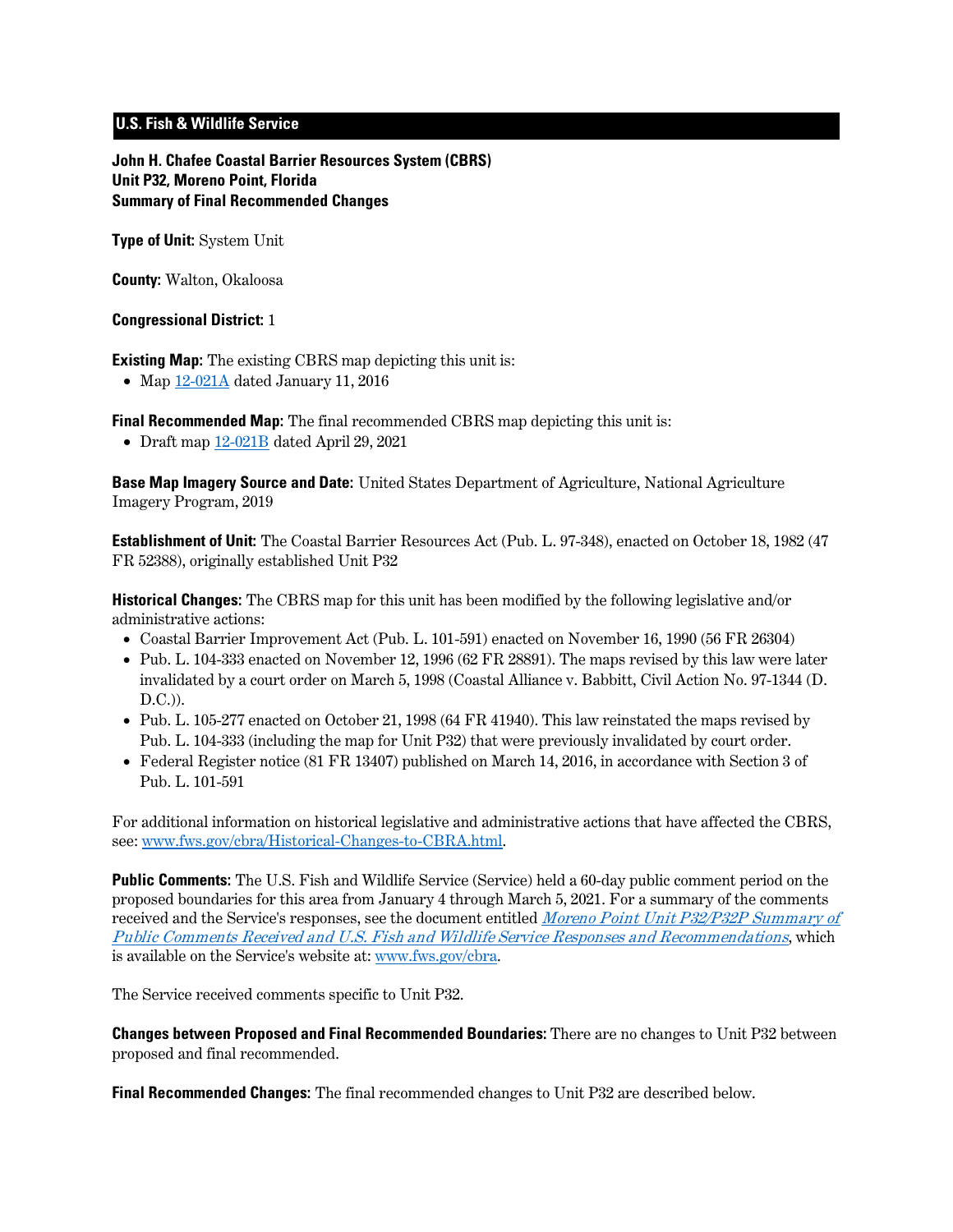## **Unit P32 Summary of Recommended Changes (continued)**

#### Recommended Removals:

- Twenty-five structures along Terra Cotta Way in the Terra Cotta Terrace subdivision
- One condominium building and adjacent fastland in the Chateau La Mer II condominium complex, located to the north of Scenic Highway 98
- Four structures along Walton Way, one structure along Forest Shore Drive, and adjacent undeveloped fastland, located in the Holiday Shores Estates subdivision

### Recommended Additions:

- A small area of wetlands and undeveloped fastland to the east of Indian Bayou Drive
- Associated aquatic habitat along Indian Bayou

## Recommended Reclassifications:

- From System Unit P32 to Otherwise Protected Area (OPA) Unit P32P: The eastern portion of Henderson Beach State Park
- From OPA Unit P32P to System Unit P32: An area of privately owned fastland, including a Gulf Power Company facility, located to the north of Henderson Beach State Park and to the south of the Emerald Coast Parkway

### Other Modifications/Information:

- A minor area owned by Okaloosa County and held for conservation and/or recreation known as James Lee Park is currently located within System Unit P32. This area is not proposed for reclassification to an OPA.
- A minor portion of the Miramar Regional Public Beach Access (owned by Walton County and held for conservation and/or recreation) is currently located within System Unit P32. This area is not proposed for reclassification to an OPA.

For information about the Service's guiding principles and criteria for assessing CBRS boundary modifications, visit [www.fws.gov/cbra/maps/Boundary-Modifications.html.](http://www.fws.gov/cbra/maps/Boundary-Modifications.html)

**Technical Correction Assessment:** The Service has completed a Technical Correction Assessment to address requests that were received to determine whether mapping errors exist for specific areas within this unit. The assessment can be found in th[e Summary of Proposed Changes for Unit P32,](https://www.fws.gov/cbra/projects/technical-corrections/P32-Proposed-Unit-Summary.pdf) which is available on the Service's website: [www.fws.gov/cbra.](http://www.fws.gov/cbra)